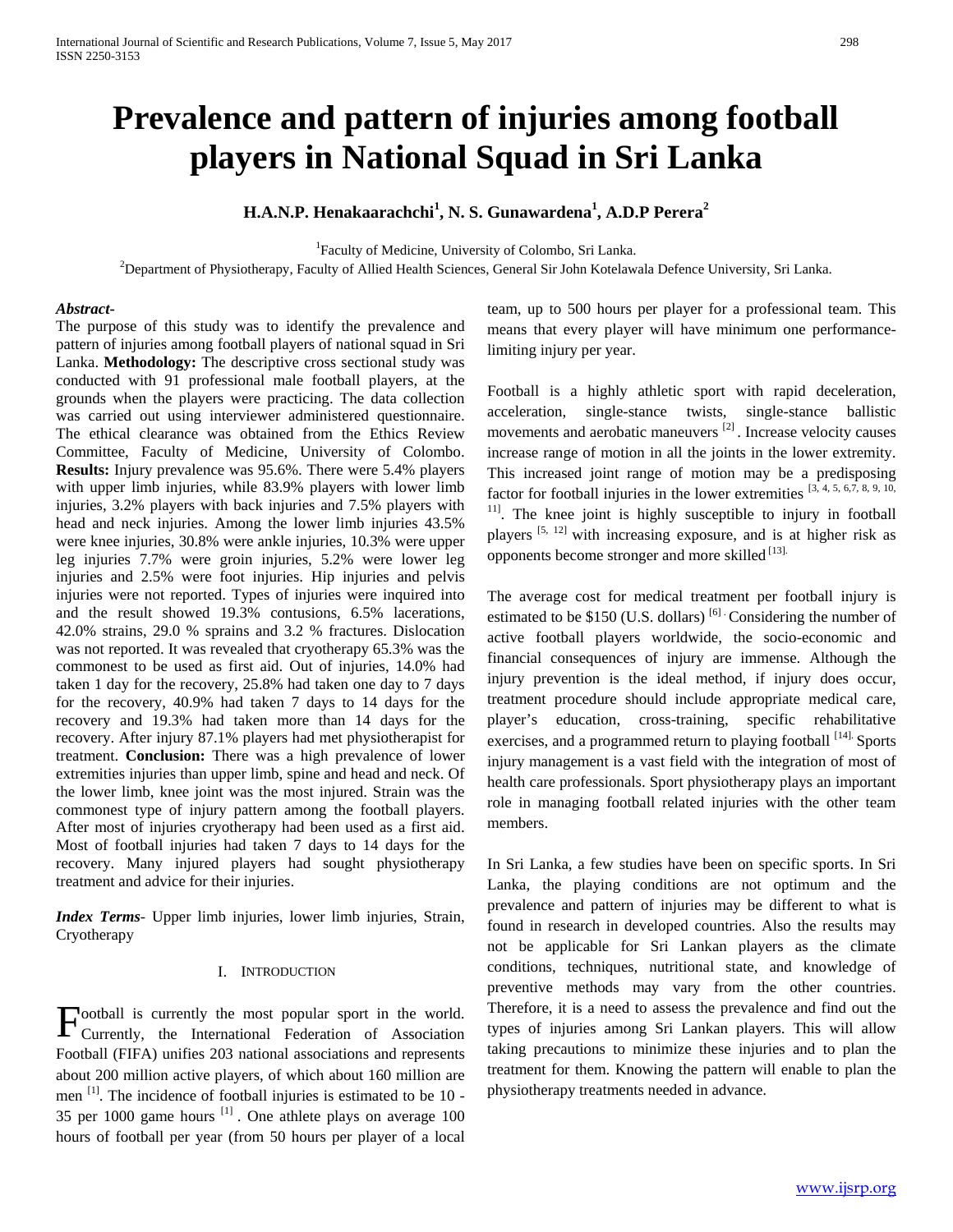International Journal of Scientific and Research Publications, Volume 7, Issue 5, May 2017 299 ISSN 2250-3153

#### II. MATERIALS & METHODS

A descriptive cross sectional study was conducted with a sample of 100 professional football players between 20 -35 years at the Football Federation of Sri Lanka. The players were playing football for a period of 2 years or more at the time collecting data. An interviewer administered questionnaire was used to collect the data on pattern of injury, injury history, first aid and physiotherapy treatment. A pretest was carried out and the questionnaire was modified according to the responses of participants. Ethical approval for the study was obtained from the Ethical review Committee of Faculty of Medicine, University of Colombo. Data analysis was done by SPSS-17 (Statistical Product and Service Solution) computer software package.

## III. RESULTS

Of the 100 invited to participate in the study, 91 agreed giving a response rate of 91.0%. A majority 38(41.8%) were in the age group of 26-30 years. Mean age of population was 27.7 years (SD+/-3.940, range 20-35 years).While playing some players wore several type of protective equipment. Most of players wore knee brace 17(18.7%) and rarely players wore gum shield 2(2.2%).

Injury prevalence among players was 95.6%.There were 93 injuries recorded among 91 football players. The injury prevalence of each region of the body is shown in Figure 1. There were 5 players with (5.4%) upper limb injuries, 78(83.9%) players with lower limb injuries, 3(3.2%) players with back injuries, 7(7.5%) players with head & neck injuries.



The injury pattern is shown in Figure 2. Types of injuries 91 football players were classified as contusion 18 (19.3%), laceration 6 (6.5%), strain 39 (42.0%), sprain 27 (29.0 %), and fracture 3 (3.2 %). Dislocation was not reported.

#### **Figure 2: Distribution of Injury pattern**



A majority of players (78) reported lower extremities injuries among 91 football players. Among them 34(43.5%) knee injuries, 24(30.8%) ankle injuries, 8(10.3%) upper leg injuries, 6 (7.7%) groin injuries, 4(5.2%) lower leg injuries and 2(2.5%) foot injuries. Hip injuries and Pelvis injuries were not reported. Of the lower limb injuries, 10(12.8%) were contusions,4(5.1%)were laceration, 36 (46.2%) were strain, 27 (34.6%) were sprain and 1(1.3%) was a fracture. Dislocation was not reported. There were 3 back injuries were reported among 91 football players. Of these injuries 2(66.7%) were contusion and 1(33.3%) was a laceration. Both contusions were lumber region and laceration was thoracic region. There were 2 (28.28) head and 5 (71.42) neck injuries were reported. Of the head and neck injuries, 2(28.6%) were contusion, 2(28.6%) were fracture and 3(42.8%) were strain. Both of the fractures were head. Contusion and strain was neck region.

Cryotherapy, Bandage and Taping had been used after above injuries. The pattern revealed that Cryotherapy 77(65.3%) was the commonest to be used. Bandage 26(22.0%) and Taping15 (12.7%) had also been used. Of the 18 contusion reported, 12(66.7%) players had been used cryotherapy. When concern after laceration 5 players had been used cryotherapy, 2 players had been used bandage and 1 player had been used taping. Among strain 33 players had been used cryotherapy, 11 players had been used bandage and 4 players had been used taping. Of the sprain 25 players had been used cryotherapy, 12 players had been used bandage and 10 players had been used taping. There are 2 players had been used cryotherapy after fracture and 1 player had been used bandage after fracture. First aid after each injury pattern is shown in Figure 3.

#### **Figure 3: First aid after each injury pattern**



Time taken to recover from their injury was analyzed under four categories including,within 1 day, within 1 day to 7 days, within 7 days to 14 days and more than 14 days. Outof 93 injuries 13(14.0%) had taken 1 day for the recovery, 24 (25.8%) had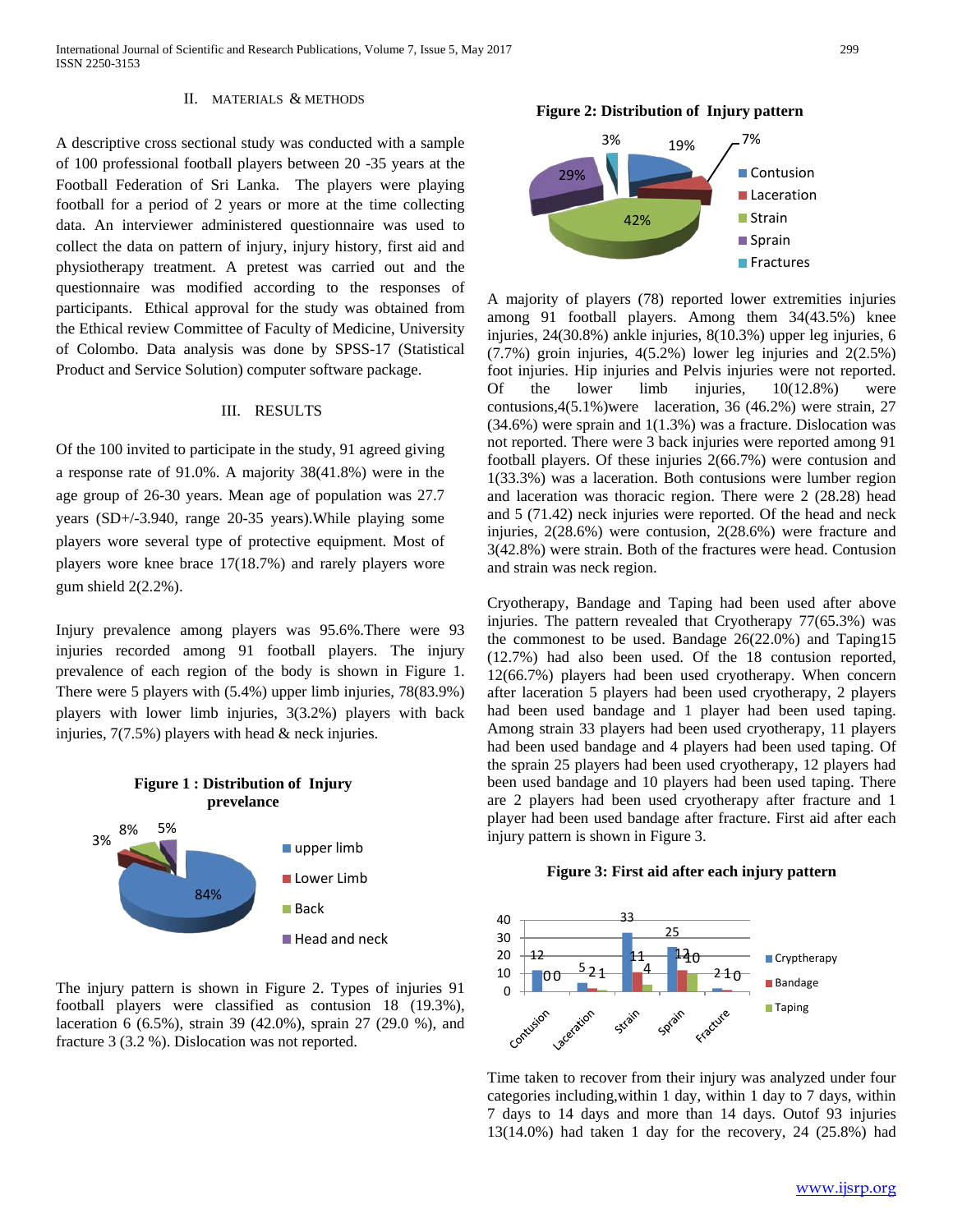taken 1 day to7 days for the recovery, 38 (40.9%) had taken 7 days to 14 days for the recovery and18(19.3%) had taken more than 14 days for the recovery.

Of the 18 Contusions reported, 5(27.5%) had recovered within one day, 8(44.4%) had recovered within 1-7 days and 3(16.7%) had recovered within 7-14 days and 2(11.1) had taken more than 14 days for recovery. Of the 6 Lacerations reported, 4 (66.7%) had recovered within 1-7 days and 2(33.3%) had recovered within 7-14 days. Of the 39 Strains reported, 5(12.8%) had recovered within one day, 9(23.1%) had recovered within 1-7 days, 19(48.7%) had recovered within 7-14 days and 6 (15.4%) had taken more than 14 days for the recovery. Of the 27 sprains reported, 3 (11.1%) had recovered within one day, 3(11.1%) had recovered within 1-7 days, 14 (51.9%) had recovered within 7-14 days and 7(25.9%) had taken more than 14days for the recovery. Of the 3 fractures reported, all had taken more than 14 days for the recovery. Recovery of each injury pattern is shownin Figure 4. After injury 81(87.1%) players had met physiotherapist for treatment.

#### **Figure 4: Recovery of each injury pattern**



#### IV. DISUSSION

In the present study, more injuries were identified in the lower extremities. It is expected that more injuries occurred in the lower body due to the fact that football is a sport that involves predominantly the lower body, and that tackles, impacts and movements are mostly below hip level [2-11]. But this is not consisting with a previous study done by Michel et al  $(2002)^{[12]}$ showed that different result from their study in upper limb was the most commonly injured part of the body. Reason for this may be because this study was done among young who were, below the 13 years of age. Past studies had shown that prevalence of the lower limb injuries more than  $80\%$ <sup>[2,10]</sup> which is comparable to the 83.9% in the present study while Maehlum, et al (1984)<sup>[9]</sup> and Owoeye et al  $(2008)^{[11]}$  showed less than 60%.

Knee injuries were among the most common injuries in Sri Lankan football players. Knee joint is highly susceptible to injury [5, 12, 13]. Knee is a complex joint where a lot of soft tissues are needed for its stability. Therefore, various stressors can act on intra articular structures of the knee joint and develop a high chance to have a soft tissue injury. If the muscles around the knee joint are not strengthened enough it leads to act more stress on ligaments and cartilages [15]. The knee is a weight baring joint, which can be damaged by twisting and jarring, and is also subjected to overuse and trauma caused by collisions.

Ankle injuries were second highest injuries while playing football according to the present study and ankle sprain was most prominent injury pattern. There were similar studies had also shown that the prevalence of ankle injuries was nearly 30% [5,7,8] . The ankle is a complex joint that is capable of a wide range of movement flexion, extension, inversion and eversion as well as a combination of other movements <sup>[15]</sup>. The ankle takes the full weight of the body and the forces that are exerted on it are considerable, particularly in kicking, running and jumping. This might be the reason for high rate of ankle injuries among the football players  $[16]$ . Sprain is most common injury pattern of the ankle following strain, contusion and laceration. Football players have to run on uneven surfaces. An unnatural twisting motion of the ankle joint can happen when the foot is planted awkwardly while kicking of the ball; this also may be the reason for ankle sprain. When playing football, ankle is forced to move out of its normal position, which can cause one or more of the ankle's ligaments to stretch or tear  $[16]$ .

Upper leg injuries are also common among football players. It was 10.8% of this study while strain was the commonest injury pattern. While playing football kicking is a regular activity. In activities such as kicking, an excessive force is applied to the muscles of upper leg and stretched beyond their limits. This may be the reason for upper leg injuries among the football players. Maehlum, <sup>[9]</sup> also presented similar results in their study with upper leg injury being 13.6% while it was 39.1% in the Dvorak, study <sup>[6]</sup>. There was 7.7% groin injuries reported in this study. While playing football requires a large hip range of motion, quick stops and starts, and changes in direction. Several past studies had shown that strain was the most common injury pattern of the groin [2,6,8]. Head and neck injuries were the second highest injuries (7.5%) while playing football according to the present study. Headgears reduce the force of impact so that the symptoms associated with mild head injuries are minimized, and ultimately some slight head injuries could be avoided [17]. The players in the present study rarely wore headgears. Football is contact sport. Above factors may be the reason for higher prevalence of head and neck injuries in this study. Michel,  $[12]$  reported 7% of head and neck injuries. Fracture was most common pattern of head injury and strain is common one of the neck. There was 5.4% of upper limb injuries in the present study. Football players tend to fall in outstretched hand. This may be the reason for upper limb injuries among football players. Vernon, [8] also showed similar results with 7.5% of upper limb injuries while contusion was most common pattern. Back injuries were 3.2% while contusion was common pattern.

In the present study, cryotherapy, bandage and taping had been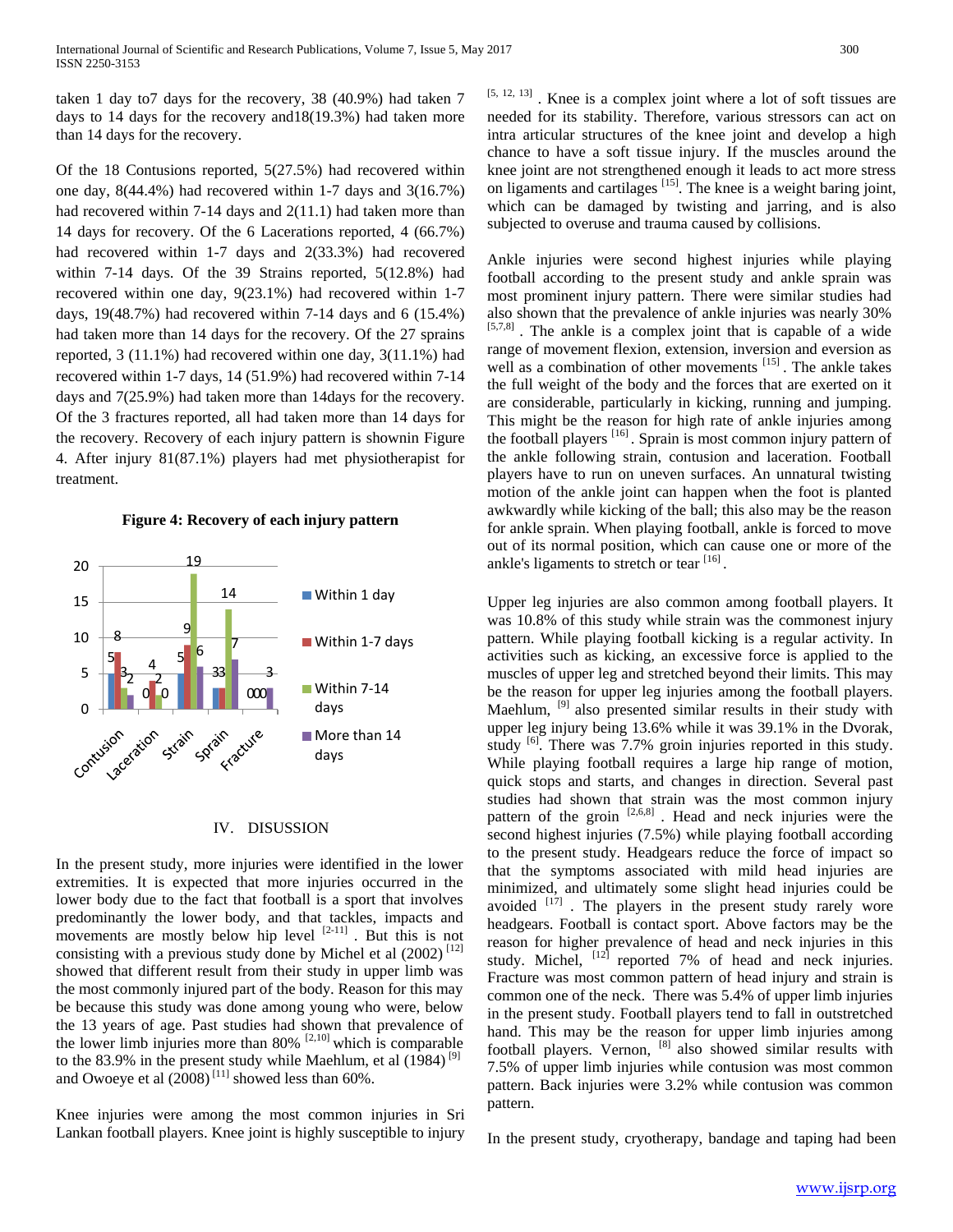International Journal of Scientific and Research Publications, Volume 7, Issue 5, May 2017 301 ISSN 2250-3153

used after injuries. The pattern revealed that cryotherapy (65.3%) was the commonest to be used. Cryotherapy are ease of use, it is low cost, and gives good cosmetic results. These may have been the reasons for popularity of cryotherapy. Owoeye, [11] also showed same result about first aid.

### V. CONCLUSION

The prevalence of any injury was very high among football players. There was a high prevalence of lower extremities injuries than upper limb, spine and head and neck. Of the lower limb, knee joint was the most injured. Strain was the commonest type of injury pattern among the football players. After most of injuries, cryotherapy had been used as a first aid. Most of football injuries had taken 7 days to 14 days for the recovery. Many injured players had sought physiotherapy treatment and advice for their injuries. The factors that increase the risk of football injury first need to be determined, so that steps can be taken to develop the much needed injury prevention program. Further studies are recommended on this.

#### ACKNOWLEDGMENT

The authors would like to acknowledge football players of national squad in Sri Lanka for their support and collaboration during the study.

#### **REFERENCES**

- [1] A. Grzegorz, & L. Lukasz, L. Acta clinica. *Epidemiology of football related injuries*. 3 (1), pp. 2011, 336-350.
- [2] C. Woods, R. Hawkins, M. Hulse, Hodson. The Football Association Medical Research Programme: an audit of injuries in professional football—analysis of preseason injuries. *Br J Sports Med.* 36, 2002, 436– 441.
- [3] J.E. Taunton, M.B. Ryan, D.B. Clement, D.C. McKenzie, D.R. Smith, B.D.L. Zumbo, A retrospective case-control analysis of 2002 running injuries. *British Journal of Sports Medicine.* 36, 2002, 95-10.
- [4] A. Junge, J. Devork, Injury risk of playing football in Futsal World Cups. *Br j Sports Med*. 44 (15). 2010, 1089-1092.
- [5] O.S. Schmidt, U. Regensen, S. Kaalund, J. Rensen, Injuries among young soccer layers, *Am J Sports Med*. 19 (3), 1991, 273-5.
- [6] J. Dvorak, A. Junge, J. Chomiak, Risk Factor Analysis for Injuries in Football Players Possibilities of a Prevention Program. *American Journal of Sports Medicine*. 28 (5), 2011, 69-74.
- [7] M. Waldan, M. Hagglund, J. Ekstrand, Injuries in Swedish elite football--a prospective study on injury definitions, risk for injury and injury pattern during 2001. *Scand J Med Sci sports*.5(2). 2007, 118-25.
- [8] G.L.C. Vernon, Incidence of football injuries in different age groups at a professional football club. MSc. University of the Western Cape. 2006.
- [9] S. Maehlum, & M.D. Daljord, Football injuries in Oslo. *Brit. J. Sports Med*. 18 (3). 1984, 186-189.
- [10] E. Jan, H. Martin, W. Markus, Injury incidence and injury pattern in professional football the Uefa injury study. *British journal of Sport Medicine*.2009.
- [11] O.B..A. Owoeye, A.L. Nwachukwu. Akinbo. Injuries in Nigerian National Female Footballers at the 2008 Beijing Olympic Games, China. *Injuries in Nigerian National Female Footballers*. 24, 2008, 57-61.
- [12] J.S. Michel, A.M. Michael, M.S. Aynsley, K.M. John, J.O. Cedric, Injuries in Youth Football a Prospective Observational Cohort Analysis Among Players Aged 9 to 13 Years. *Mayo Foundation for Medical Education and Research*. 77, 2002, 317-322.
- [13] B. James, J.H. Nicholas, J. Patrick, W. Robin, N. John, D.K. Lee, Incidence and Variance of Knee Injuries in Elite College Football Players*. The American Journal of Orthopedics®*. 37(6), 2005, 310-314.
- [14] M.L. O'Toole, Prevention and treatment of injuries to runners. *Medicine and Science in Sports and Exercise*. 24 (9), 1992, 360-363.
- [15] S. Porter, Tidy 's Physiotherapy (Physiotherapy Essentials), 13<sup>th</sup> Ed, Butterworth Heinemann, Oxford. 2003.
- [16] T.E. [Andersen,](http://journals.sagepub.com/author/Andersen%2C+Thor+Einar) T.W[. Floerenes,](http://journals.sagepub.com/author/Floerenes%2C+Tonje+Waale) A[. Arnason,](http://journals.sagepub.com/author/Arnason%2C+Arni) R. [Bahr,](http://journals.sagepub.com/author/Bahr%2C+Roald) Video Analysis of the Mechanisms for Ankle Injuries in Football, *American Journal of Sports Medicine*: 32(1).2004.
- [17] J. Inger, *Injuries among female football players*. PhD. Luleå University of Technology. 2006.

#### **AUTHORS**

H.A.N.P. Henakaarachchi, BSc Physiotherapy (Hons); Department of Physiotherapy, Faculty of Medicine, University of Colombo, Sri Lanka.

E mail: [hanpchanna@gmail.com](mailto:hanpchanna@gmail.com)

N. S. Gunawardena MBBS, MD (Community Medicine), Senior Lecturer, Department Of Community Medicine, Faculty of Medicine, University of Colombo, Sri Lanka.

A.D.P Perera, BSc Physiotherapy (Hons); MSc Exercise & Sport Science. Lecturer, Department of Physiotherapy, Faculty of Allied Health Sciences, General Sir John Kotelawala Defence University, Sri Lanka. E mail: [dperera85@yahoo.com.](mailto:dperera85@yahoo.com)

**Correspondence Author** – A.D.P Perera, email address: dperera85@yahoo.com, alternate email address :<br>dilaniperera1985@gmail.com, Contact number: 0094774935051.